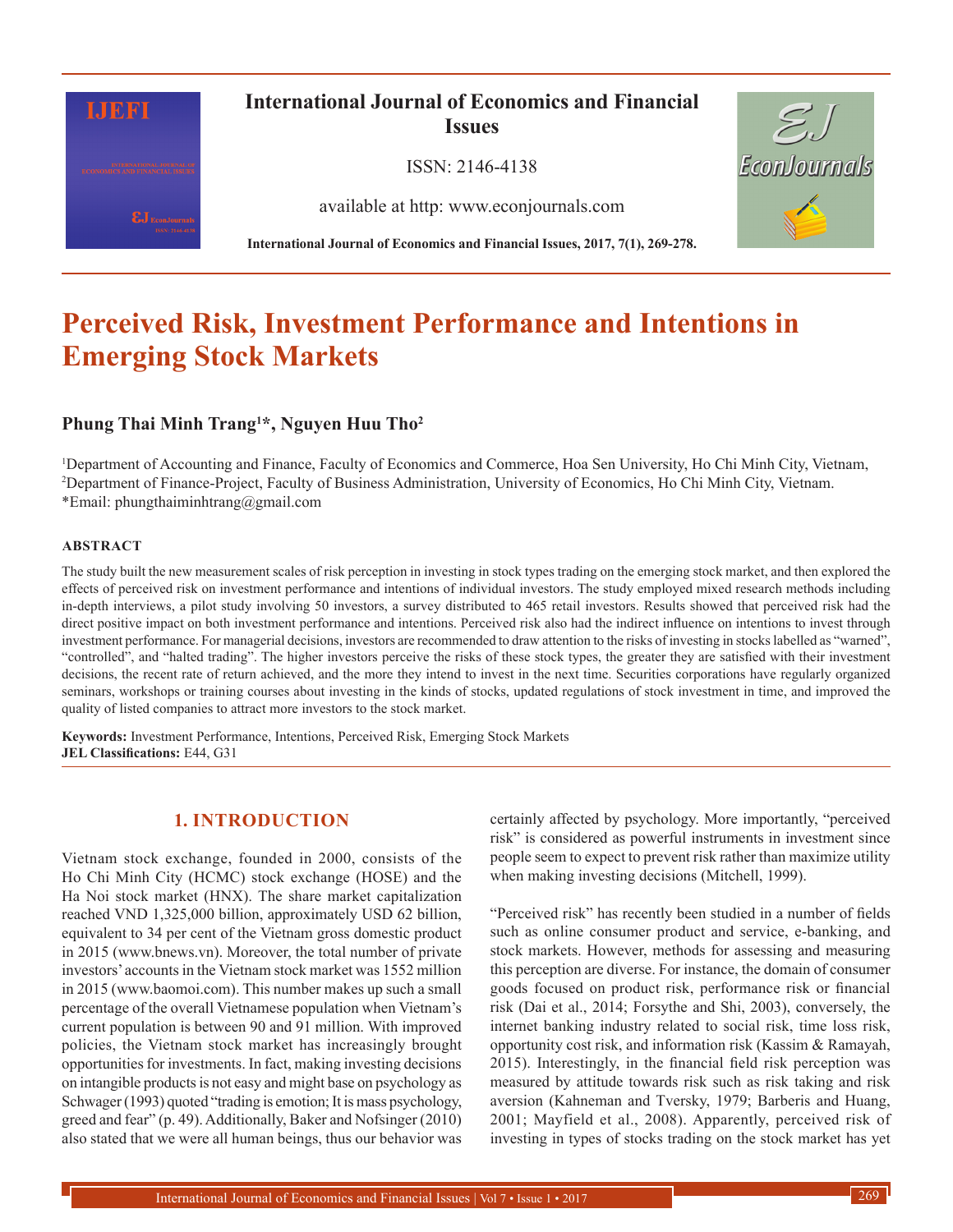to be explored; particularly its direct and indirect impact on investment performance and intentions have not been studied in Vietnam. Hence, three key research questions are raised: "What new measurement scales of perceived risk are explored?"; "to what extent does "perceived risk" directly influence investment performance and intentions?"; "to what extent does "perceived risk" indirectly influence investment intentions through investment performance?" In addition, The main objectives are Firstly to build the new measurement scales of perceived risk of investing stock types on the Vietnam stock market. Secondly, to test the study test the validity and reliability of the new scales, and then to explore the direct and indirect effects of perceived risk on investment performance and intentions.

# **2. LITERATURE REVIEW**

#### **2.1. Consumer Behavior and Perceived Risk**

Consumer behavior is defined as "the process and activities people engage in when searching for, selecting, purchasing, using, evaluating, and disposing of products and services so as to satisfy their needs and desires" (Belch and Belch, 2003. p. 105). Howard and Sheth (1969) initially developed the model of consumer behavior and eventually became the "theory of buyer behavior." The theory is widely used since it has given a sophisticated combination of the diverse social, psychological, and marketing impacts on buyer choices (Foxall, 1990). Bauer (1960), initially stated that perceived risk was involved only in subjective risk. Perceived risk is defined as "in the sense that any action of a consumer will produce consequences which he cannot anticipate with anything approximating certainty, and some of which at least are likely to be unpleasant" (Bauer, 1960). Perceived risk is also considered as" the citizen's subjective expectation of suffering a loss in pursuit of a desire outcome" (Warkentin et al., 2002. p. 160).

### **2.2. The Theory of Planned Behavior (TPB) and Intentions**

The TPB derived from the reasoned action theory is "open to the inclusion of additional predictors if it can be shown that they capture a significant proportion of the variance in intention or behavior after the theory's current variables have been taken into account" Ajzen (1991. p. 199). This theory proposes that an individual's attitude toward a behavior, subjective norms, and perceived control can influence intentions (Ajzen, 1991). An attitude toward a behavior is considered as one's assessment of the given behavior based on his/her beliefs; a subjective norm relates to one's perception; perceived control concern the perceived difficulty to carry out the behavior (Ajzen, 1991). This theory provides a model which can predict one's behavior via intentions defined as individual perception towards likelihood to conduct behavior (Ajzen and Fishbein, 1980).

#### **2.3. Recent Research of Perceived Risk, Investment Performance and Investment Intentions**

Kassim and Ramayah (2015) studied the relationship among perceived risk factors and intentions to continue using internet banking in Malaysia. These authors found that social risk, time loss risk, opportunity cost risk, and information risk, all significantly affected the attitude towards the use of internet banking. Also, it was learned that functional risk, physical risk and financial risk had no significant impact on this attitude. In addition, attitude towards the use of electronic banking (e-banking) had a positive influence on intention of using internet banking in the future.

Cuong and Jian (2014) explored attitude toward the behavior such as overconfidence excessive optimism, herd behavior, and psychology of risk positively affected behavior intention to decision-making of individual investors on the Vietnam stock market. This result was consistent with other scholars such as Gervais et al. (2002), Johnsson et al. (2002).

Dai et al. (2014) explored that perception of product risk had the strong impact on online purchase intentions for both digital and non-digital products. The findings were similar to Forsythe and Shi (2003)'s. However, the financial risk affected online purchase intentions for non-digital products only while Bhatnagar et al. (2000), Chang et al. (2005), and Forsythe et al. (2006) gave results of this impact for both digital and non-digital ones. Likewise, privacy risk had no impacts on buying intentions for both kinds of products, whereas online safety had the strong influence strong influence in researches of Miyazaki and Fernandez (2001) and Noort et al. (2008). Different consequences could be caused by different respondents.

Alleyne and Broome (2011) also studied future investors who were currently business students in an undergraduate institution. More impressively, these authors added risk propensity as an independent variable to three independent variables in TPB. Four predictors consisted of attitude toward the behavior, subjective norms, perceived behavioral control, and risk propensity positively affected intentions to invest. This exploration matched results of East (1993) and Gopi, Ramayah (2007).

Oberlechner and Osler (2008) used primary data: a survey distributed to 416 current market professionals in North America and found the significant relationship between behavioral finance, overconfidence and investment performance. Lin and Swanson (2003) used secondary data to explore the significant relationship between trading behavior and investment performance of foreign investor trading on the Taiwan stock market. These authors measured the outcome variable through three dimensions such as raw returns, returns adjusted from risk or momentum. In addition, Kim and Nofsinger (2003) also showed that possessing risky stocks, purchasing current winners, influenced performance of Japanese individual investors.

# **3. RESEARCH METHODS AND MODELS**

The article employed mixed research methods: Qualitative and quantitative with techniques comprising in-depth interviews and survey. Specifically, the study firstly applied in-depth interviews which lasted for six weeks to six brokerage managers who each have 10 years of experience in financial investment. The aim of these interviews is to explore the new measurement scales of perceived risk. These brokerage managers are working for top securities corporations in Vietnam such as HCMC Securities Corporation, Rong Viet Securities Corporation, Bao Viet Securities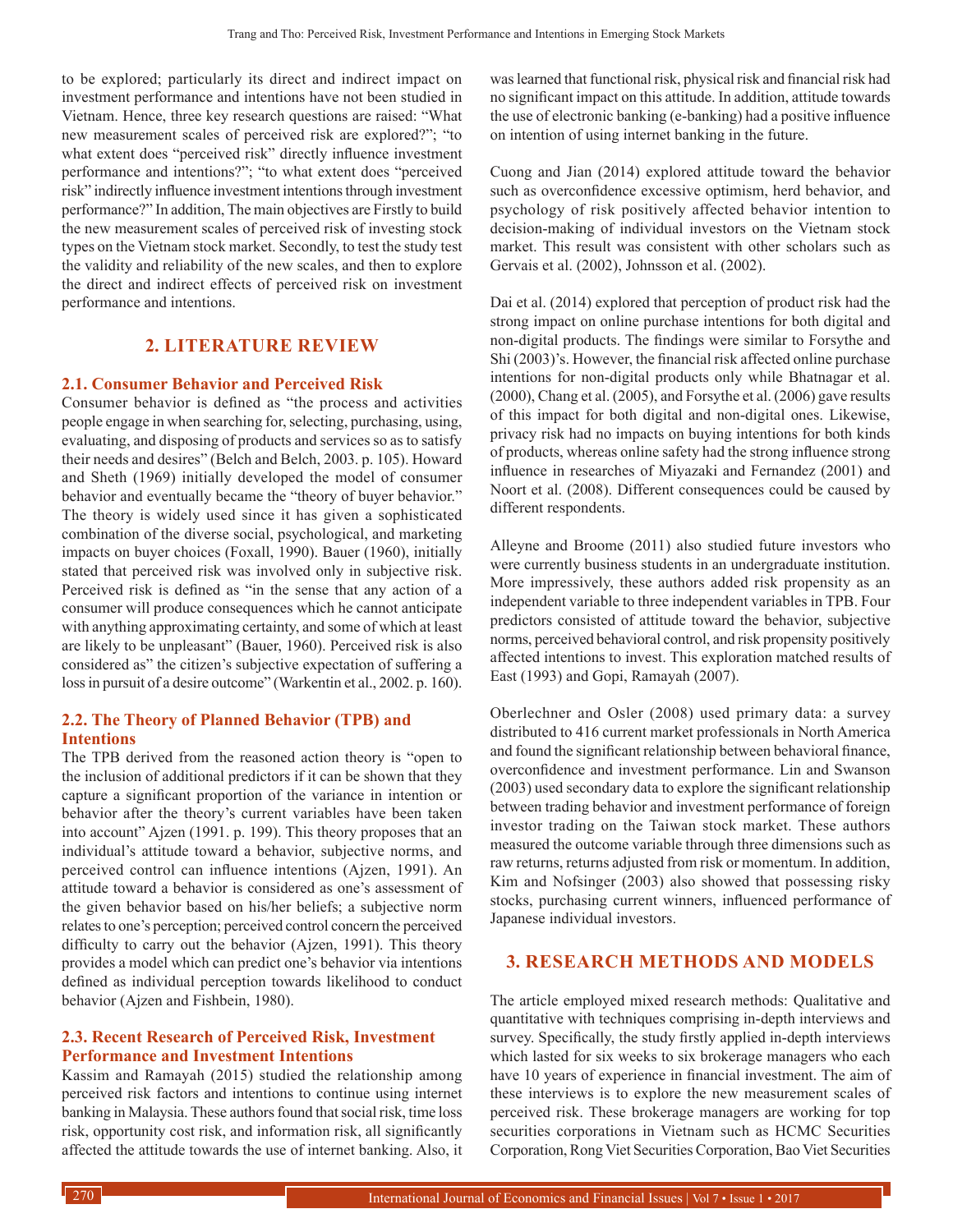Corporation, and Thien an Viet Commerce and Investment Joint Stock Company. Secondly, the authors used the following fivepoint Likert scale survey questions: Perceived risk explored by authors of this study, investment performance from Oberlechner and Osler (2008), and investment intentions from Dodds et al. (1991) and Soderlund and Ohman (2003). Thirdly, the pilot study was distributed to 50 investors with the aim of testing the reliability of all items of variables. Finally, the questionnaires were sent to 480 private investors trading on the Vietnam stock exchange, and 465 valid returned ones. The survey spanned 8 months with strong support from securities corporations.

The study used SPSS and AMOS software for exploration factor analysis (EFA) with principal axis factoring for extraction method and Promax with Kaiser normalization. Confirmation factor analysis (CFA) and structural equation modeling (SEM) were applied for exploring the effects of perceived risk on investment performance and intentions. The authors applied SEM model for the research since SEM is "a family of statistical models that seek to explain the relationships among multiple variables" (Hair et al., 2014. p. 546). Additionally, SEM can examine a series of dependence relationships simultaneously as well as is useful to know how to spot an exogenous and endogenous construct.

For testing the reliability of variables. Hair et al. (2014) suggests that Cronbach's alpha should be from 0.6; the Kaiser–Meyer– Olkin and Bartlett's test should be more than 0.6 and the accepted significant level (P) is not more than 0.05. Initial Eigen value should be  $>1$  and cumulative percentage is not  $<50\%$ . FLs of the items on a factor are >0.3, the corrected item-total correlation index is 0.3 and the rotation sums of squared loadings is suggested to be more than 50%. After loading factors, the following tests of measurement theory validation with CFA are:

#### **3.1. Unidimensionality**

Multiple fit indices should be used to assess a model's goodnessof-fit (GOF) and include: The value of Chi-square  $(\chi^2) \# 0$ , and  $P \le 0.05$ ; the associated df:  $\chi^2/df \le 0.5$ ; one incremental fit index: Comparative fit index  $\geq 0.8$ ; Tucker Lewis Index (TLI)  $\geq 0.8$ ; one GOF index: GFI  $\geq$  0.8; TLI  $\geq$  0.8; one badness-of-fit index: Root mean square error of approximation  $(RMSEA) \leq 0.08$ . Details are presented in Appendix.

#### **3.2. Construct Validity**

Validity is defined as the extent to which research is accurate. First, FLs: Standardized loading estimates should be 0.5 or higher; second, convergent validity: Average variance extracted (AVE) should be 0.5 or greater to suggest adequate convergent validity. Construct reliability should be 0.6 or higher to indicate adequate convergence or internal consistency. Third, discriminant validity: Compare the AVE values for any two constructs with the square of the correlation estimate between these two constructs.

Model diagnostics: Standardized residuals are less than |2.5| do not suggest a problem, but greater than |4.0| suggest a potentially unacceptable degree of error that may call for the deletion of an offering item. Standardized residuals for any pair of item between |2.5| and |4.0| deserve some attention, but may not suggest any changes to the model if no other problems are associated with those two items. Standardized residual covariance is not more than |2|. Modification indices (MI) of approximately 4.0 or greater suggest that the fit could be improved significantly by freeing the corresponding path to be estimated.

#### **3.3. Model Testing**

This study established the SEM for path analysis: Exogenous construct: Perceived risk labeled as PERISK and endogenous constructs: Investment performance (INVEST) and intentions (INTENT). A path diagram of specific hypothesized structural relationships and measurement specification are shown in Figure 1.

Basing on overall perceived risk relevant to product specific risk and product class risk (Dowling and Staelin, 1994) and the results from in-depth interviews, this study explored types of stocks trading on the stock market. The study expects to have the positive correlation between perceived risk and investment performance. This relationship might be written under the following equation:

$$
INVEST_i = \alpha + \beta_1 PERISK_i + \varepsilon_i
$$
 (1)

Where, INVEST: Investment performance, PERISK: Perceived risk, i: i<sup>th</sup> investor.

Perceived risk of individual investors is considered as one's attitude toward a behavior in TPB (Ajzen, 1991). Many scholars explored the effects of perceived risk on intentions to invest (Cuong and Jian, 2014; Alleyne and Broome, 2011; Gopi and Ramayah, 2007; East, 1993). However, risk perception focused on types of stocks seems to be new ideas. The study, therefore, proposes a model of this impact shown under the equation below:

$$
INTERT_i = \mu + \ell_1 PERISK_i + \theta_i
$$
 (2)

Where, INTENT: Investment intentions, PERISK: Perceived risk, i:  $i<sup>th</sup>$  investor.

Gopi and Ramayah (2007) mentioned high earnings/return as an item in "attitude toward the behavior" that had the positive influence on intentions to use online stock trading. This consequence was likely to be similar to East (1993)'s and Alleyne and Broome (2011)'s. In practice, if one is satisfied with his/her earnings/return, it seems to be certain that he/she will invest in stocks in the next time. Thus, the model relevant to this relationship might be presented under the equation below:

$$
INTERTi = 6 + v1 INVESTi + \partiali
$$
 (3)

Where, INTENT: Investment intentions, INVEST: Investment performance, i: i<sup>th</sup> investor.

The TPB has been studied by many a scholar with a number of domains such as consumer products, banking, finance, investment. More notably, behavior intention has been considered as a dependent variable over the past decades (Ajzen, 1991; Dodds et al., 1991; East, 1993; Soderlund and Ohman, 2003), but "perceived risk" of this study is the new independent variable.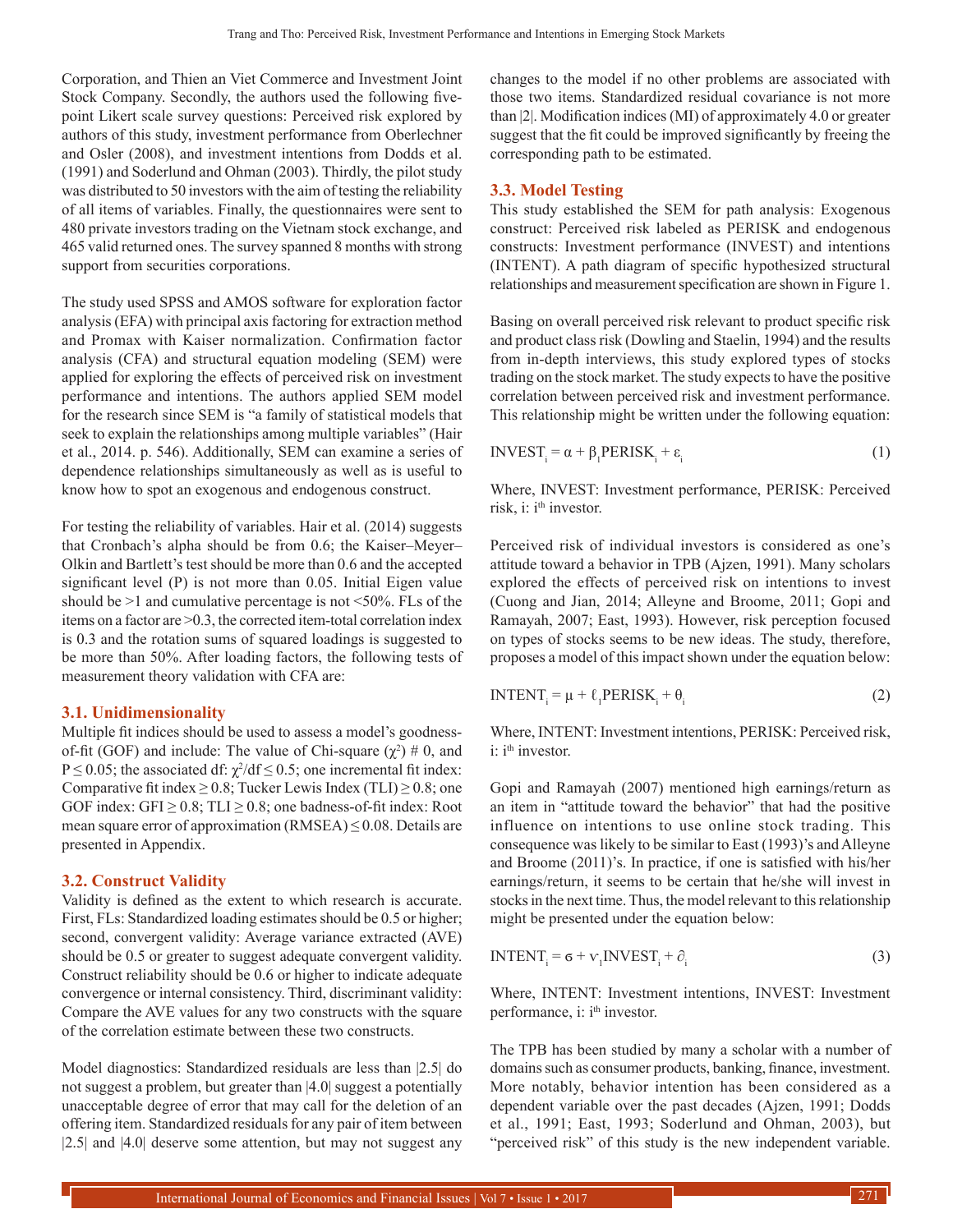**Figure 1:** A path diagram of perceived risk, investment performance and intentions



As a result, the authors also suggest considering intentions as the outcome variable and testing the effects of perceived risk and investment performance on intentions to invest. The equation might be indicated as follows:

$$
INTERTi = \Psi + \gamma1 PERISKi + 31 INVESTi + \pii
$$
 (4)

Where, INVEST: Investment performance, INTENT: Investment intentions, PERISK: Perceived risk, i: i<sup>th</sup> investor.

#### **3.4. Scope of the Research and Sample Size** *3.4.1. Scope of the research*

Vietnam has 63 provinces, two stock exchanges including HNX and HOSE, and three key cities HCMC, Ha Noi City, and Da Nang City. HCMC is the largest City and represented for the South; Ha Noi City as the Capital is behalf on the North; and Da Nang City as the central Vietnam. Questionnaires were sent to individual investors living in cities of Vietnam, but in these main areas more than others since these cities are the heart of Vietnam's economy.

#### *3.4.2. Sample size for interviews*

The question has repeatedly been raised that how many interviews are needed in a qualitative research? In practice, there is no sampling rule and "the specific number will depend on the complexity of the research questions and of the interview topic guide, the diversity of the sample and the nature of the analysis" (Francis et al., 2010. p. 1234). A researcher will stop collecting data if one reaches "saturation" defined as "the point at which no new relevant information is forthcoming even if more people are interviewed" (Galvin, 2015. p. 3). However, to be more conceivable, the authors used the formula of small sampling of qualitative data proposed by Galvin (2015) as follows:

$$
n = \frac{\ln(1-P)}{\ln(1-R)}
$$

Where, n: The number of interviews, P: Level of confidence, R: Proportion of the population.

The study needs to be at least 95% confident that all the issues have emerged which are represented in 40% of the population because of brokerage managers living in HCMC. After computing, the number of interviewees required was 6.

#### *3.4.3. Sample size for surveys*

The number of investors who actually traded on the Vietnam stock market in 2015 was around one million five hundred (1.5 million) (www.baomoi.com). The study employed the formula of Krejcie and Morgan (1970) to calculate the sample size as follows:

$$
S = \frac{\chi^2 NP(1 - P)}{d^2 (N - 1) + \chi^2 P(1 - P)}
$$

Where,

- $S =$ Required sample size;
- $\chi^2$  = The table value of Chi-square for 1 degree of freedom at the desired confidence level (3.841);
- $N =$ The population size;
- $P =$ The population proportion (assumed to be 0.50 since this would provide the maximum sample size);
- $d =$ The degree of accuracy expressed as a proportion (0.05).

Basing on the formula above, the sample size required was 384. The number of investors requested to ensure the reliability and validity of the study was consistent with suggestions of Hair et al. (2014) "minimum sample size – 300 for models with seven or fewer constructs" (p. 574). Sample size for the pilot test was 50 private investors. Then, 480 questionnaires were sent to individual investors and only 465 returned valid questionnaires.

#### **4. THE FINDINGS**

#### **4.1. Findings of the New Measurement Scales**

The authors initially interviewed six brokerage directors working for top securities corporations in Vietnam and explored the new measurement scales of perceived risk. Five types of stocks trading on the Vietnam stock market include: (1) Stocks labeled as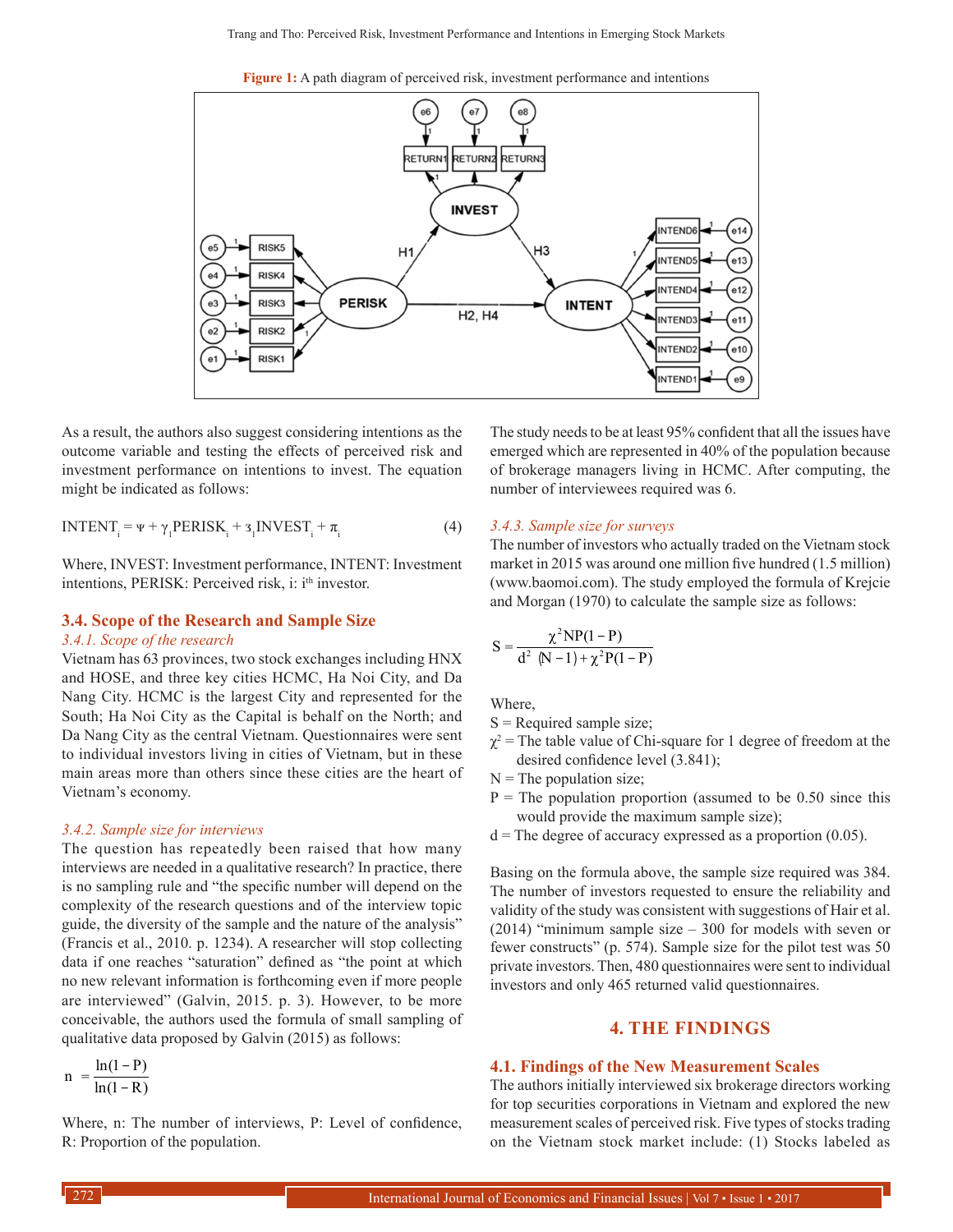"warned";  $(2)$  stocks labeled as "controlled";  $(3)$  stocks that have halted trading or suspended trading; (4) highly speculative stocks; (5) blue chip stocks, fund certificates, or VN30 indexed stocks. Five questions with 5-point Likert scales, from totally disagree to totally agree, concerned with perceived risk are proposed as follows:

- RISK1: I feel it is risky to invest in stocks labeled as "warned"
- RISK2: I feel it is risky to invest in stocks labeled as "controlled"
- RISK3: I feel it is risky to invest in stocks that have halted or suspended trading
- RISK4: I feel it is risky to invest in highly speculative stocks
- RISK5: I feel it is risky to invest in blue chip stocks, fund certificates or VN30 indexed stocks.

Next, defining individual constructs based on published literature review and interviews with brokerage managers, the study emphasized on three key constructs below:

- Perceived risk (PERISK): The extent to which investors perceive risk of investing in types of stocks trading on the stock market
- Investment performance (INVEST): The extent to which investors are satisfied with the rate of return of recent stock investment compared to their expectation as well as with the investment decisions
- Investment intentions (INTENT): The extent to which investors intend/plan/want/would like to invest in stocks in the next time.

Finally, the test of face validity was performed as follows: the experts - interviewees proposed a set of multiple-item reflective scales to assess each construct. The conceptual definitions also matched well with the item wordings. Moreover, a pretest was carried out where judges of items of three variables were suitable for the construct names. After establishing face validity, the study proceeded to finalize the scales by pretesting involving 50 investors, and then, a survey distributed to 465 investors. The results were presented below.

#### **4.2. Respondent Description**

As Table 1 presented participant information, there were 465 individual investors, trading on the Vietnam stock market who were male was 58.8% of the total sampling. Most of them, 51.2% were from 26 to 35 years old. 70.9% of the total participants achieved university degree, 44.9% from 6 to 12 million per month. 49.1% of them had <5 years of work experience and 31.6% owned 1-3 years of seniority of stock investment. Individual investors took training courses of investment stocks, taking 63.5% and 26.7% investors used from 100 to 300 million VND for their stock investment (Table 1).

#### **4.3. EFA Results**

#### *4.3.1. Results of reliability test*

The study applied 5-point Likert scales: 1 point for totally disagree and 5 points for totally agree. The construct of PERISK included 5 items; 3 items involving the construct of INVEST, and the construct of INTENT owned 3 components. Moreover, the Cronbach's alpha of three variables was >0.7 (Table 2).

#### **Table 1: Summary of respondents' characteristics with highest percentage**

| <b>Characteristics</b>                        | Percentage |
|-----------------------------------------------|------------|
| Male                                          | 58.8       |
| Age: 26-35                                    | 28.4       |
| University degree                             | 70.9       |
| Income level: 6-12 million                    | 44.9       |
| Work experience: <5 years                     | 49.1       |
| Seniority of stock investment: 1-3 years      | 31.6       |
| Training courses: Yes                         | 63.5       |
| The amount of investment: 100-300 million VND | 26.7       |

#### *4.3.2. Results of FLs*

With extraction method: Principal axis factoring and rotation method: Promax with Kaiser Normalization, EFA results divided all items into three groups. Namely, the first group labeled as INTENT included INTEND3, INTEND4, INTEND2, INTEND1, INTEND5, and INTEND6; the second group named PERISK involved RISK1, RISK2, and RISK3; the final factor entitled INVEST covered three items such as RETURN1, RETURN2, and RETURN3. These FLs met standardized FLs >0.7, varianceextracted measures exceed 70% (74.776%) (Table 3).

#### **4.4. Assessing the Structural Model Validity** *4.4.1. Overall fit*

Most GOF indices were within a range that would be associated with good fit. Firstly, the overall model, Chi square  $(\chi^2)$ , was 99.566 with degrees of freedom. The P value associated with this result was  $0.000$  (P < 0.05). Secondly, the value for RMSEA, an absolute fit index, was 0.045 below the 0.08 guideline for a model with 12 measured variables and a sample size of 465. Using the 90% confidence interval for this RMSEA, the study concluded the true value of RMSEA was between 0.032 and 0.058. Next, the standardized root mean square residual with a value of 0.0212 was below the conservative cut-off value of 0.05. Lastly, the normed  $(\chi^2)$  of 1.952 was considered very well. These diagnostics suggested the model provides a good overall fit. Details were presented in Table 4 and Appendix.

#### *4.4.2. Convergent validity*

Table 5 displayed standardized loadings or standardized regression weights using AMOS terminology. The lowest loadings obtained 0.706, linking INVEST to item RETURN2. The AVE estimated and the construct reliabilities were shown at the bottom of Table 5. The AVE estimated range from 54.6% for INVEST to 85.6% for PERISK, in which all exceeded the 50 per cent. Construct reliabilities ranged from 0.78 for INVEST to 0.95 for PERISK, and 0.96 for INTENT, which exceeded 0.7, and suggested adequate reliability. Taken together, the evidence supported the convergent validity of the measurement model, and the model fitted relatively well. Hence, all the items were retained at this point and adequate evidence of convergent validity was provided.

#### *4.4.3. Discriminant validity*

Table 6 showed AVE of all variables was greater than the estimated correlation. Namely, AVE of PERISK of 0.9 was greater than the estimated correlation between PERISK and INTENT (0.197), and INVEST (0.16). Likewise, AVE of INTENT of 0.8 was greater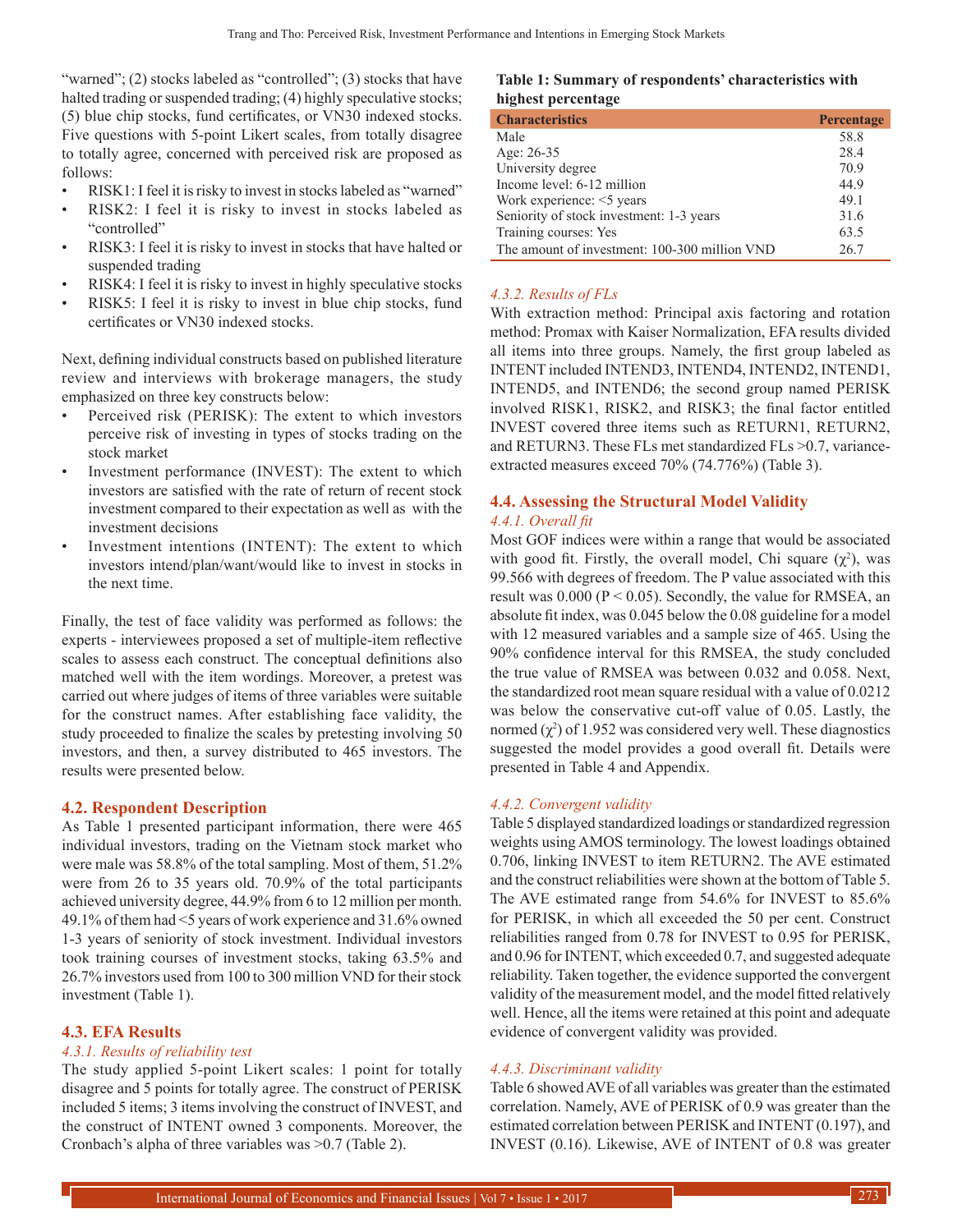**Table 2: Item description and Cronbach's alpha of all variables**

| <b>Item</b>       | <b>Scale type</b> | <b>Description</b>                                                                  | <b>Construct</b> | Cronbach's alpha |
|-------------------|-------------------|-------------------------------------------------------------------------------------|------------------|------------------|
| RISK1             | 1-5 Likert        | I feel it is risky to invest in stocks labeled as "warned"                          | <b>PERISK</b>    |                  |
| RISK <sub>2</sub> | Above             | I feel it is risky to invest in stocks labeled as "controlled"                      | <b>PERISK</b>    |                  |
| RISK3             | Above             | I feel it is risky to invest in stocks that have halted or suspended trading        | <b>PERISK</b>    |                  |
| RISK4             | Above             | I feel it is risky to invest in highly speculative stocks                           | <b>PERISK</b>    |                  |
| RISK <sub>5</sub> | Above             | I feel it is risky to invest in blue chip stocks, fund certificates or VN30 indexed | <b>PERISK</b>    |                  |
|                   |                   |                                                                                     | <b>PERISK</b>    | 0.747            |
| <b>RETURN1</b>    | Above             | The return rate of my recent stock investment meets my expectation                  | <b>INVEST</b>    |                  |
| RETURN2           | Above             | My rate of return is equal to or higher than my last rate of return                 | <b>INVEST</b>    |                  |
| <b>RETURN3</b>    | Above             | I feel satisfied with my investment decisions                                       | <b>INVEST</b>    |                  |
|                   |                   |                                                                                     | <b>INVEST</b>    | 0.781            |
| <b>INTEND1</b>    | Above             | I intend to invest in shares in the next time                                       | <b>INTENT</b>    |                  |
| <b>INTEND2</b>    | Above             | I plan to invest in shares in the next time                                         | <b>INTENT</b>    |                  |
| <b>INTEND3</b>    | Above             | I want to invest in shares in the next time                                         | <b>INTENT</b>    |                  |
| <b>INTEND4</b>    | Above             | There is a high probability I will invest shares in the next time                   | <b>INTENT</b>    |                  |
| <b>INTEND5</b>    | Above             | I am likely to invest in shares in the next time                                    | <b>INTENT</b>    |                  |
| <b>INTEND6</b>    | Above             | I would like to invest in shares in the next time                                   | <b>INTENT</b>    |                  |
|                   |                   |                                                                                     | <b>INTENT</b>    | 0.958            |
|                   |                   |                                                                                     |                  |                  |

#### **Table 3: Summary of FL of items**

| <b>Group 1</b> | FL    | <b>Group 2</b>    | ЕИ    | Group 3        | FL.   |
|----------------|-------|-------------------|-------|----------------|-------|
| <b>INTEND3</b> | 0.939 | RISK <sub>1</sub> | 0.957 | <b>RETURN1</b> | 0.769 |
| <b>INTEND4</b> | 0.895 | RISK <sub>2</sub> | 0.926 | RETURN2        | 0.731 |
| <b>INTEND2</b> | 0.893 | RISK3             | 0.892 | RETURN3        | 0.714 |
| <b>INTEND1</b> | 0.885 |                   |       |                |       |
| <b>INTEND5</b> | 0.878 |                   |       |                |       |
| <b>INTEND6</b> | 0.846 |                   |       |                |       |

FL: Factor loadings

#### **Table 4: GOF measurers of the research model**

| <b>GFI</b>                       | The research model |
|----------------------------------|--------------------|
| Chi-square $(\chi^2)$            |                    |
| Chi-square                       | 99.566             |
| Degree of freedom                | 51                 |
| P                                | 0.000              |
| Absolute fit measures            |                    |
| GFI                              | 0.965              |
| <b>RMSEA</b>                     | 0.045              |
| 90% confidence interval of RMSEA | 0.032-0.058        |
| RMR.                             | 0.019              |
| <b>SRMR</b>                      | 0.0212             |
| Normal Chi-square                | 1.952              |
| Incremental fit indices          |                    |
| <b>NFI</b>                       | 0.979              |
| TLI                              | 0.987              |
| <b>CFI</b>                       | 0.99               |
| <b>RFI</b>                       | 0.973              |
| Parsimony fit indices            |                    |
| AGFI                             | 0.946              |
| <b>PNFI</b>                      | 0.757              |
|                                  |                    |

GFI: Goodness‑of‑fit index, RMSEA: Root mean square error of

approximate, RMR: Root mean square residual, SRMR: Standardized root mean residual, NFI: Normed fit index, NNFI: Non-normed fit index, TLI: Tucker-Lewis index, CFI: Comparative fit index, RFI: Relative fit index, AGFI: Adjusted goodness‑of‑fit index, PNFI: Parsimony normed fit index

than its correlation with INVEST (0.39). Therefore, this test indicated that there were no problems with discriminant validity for the research model.

#### *4.4.4. Standardized residual covariance*

Standardized residual covariance are analogous to Z scores and most should have a value under |2| or |2.58| (Byrne, 2013). In Table 7, all standardized residual covariance had values under |2| which met the standards of good measurement practice and appeared to hold quite well.

#### *4.4.5. MIs*

As Table 8 showed, most of the values above 4.0 were associated with the items in the construct and there were no large values for the variables. It concluded that the model had a solid theoretical foundation and questionnaire measured these key construct well.

#### **4.5. Results of Testing Models**

After testing the reliability and validity of the research model, the study used SEM with AMOS software to find out results. All the assumptions were supported and demonstrated in Figure 2.

The first model, H1, was supported. The following equation might be demonstrated as follows:

$$
INVEST_i = 0.16PERISK_i^{**}
$$
 (1')

The equation (1') showed that PERISK positively affected INVEST. Specifically, the standardized coefficient for PERISK was  $0.16$  (\*\*P < 0.01) in which it can be mathematically interpreted that for every additional 1% of PERISK, INVEST will increase by 16%. In other words, the higher investors perceive risks of investing in stocks labeled as "warned," "controlled" or stocks that have halted or suspended trading, the greater they are satisfied with their investment decisions or the recent rate of return achieved. This consequence is consistent with previous research conducted by Oberlechner and Osler (2008) and Lin and Swanson (2003).

The result also supported the second model. The equation may be written as follows:

$$
INTERIT_i = 0.14PERISK_i^{**}
$$
 (2')

PERISK positively influenced INTENT with the standardized coefficient for PERISK at  $0.14$  (\*\*P < 0.01) as the equation (2') presented above. It can be explained that an increase of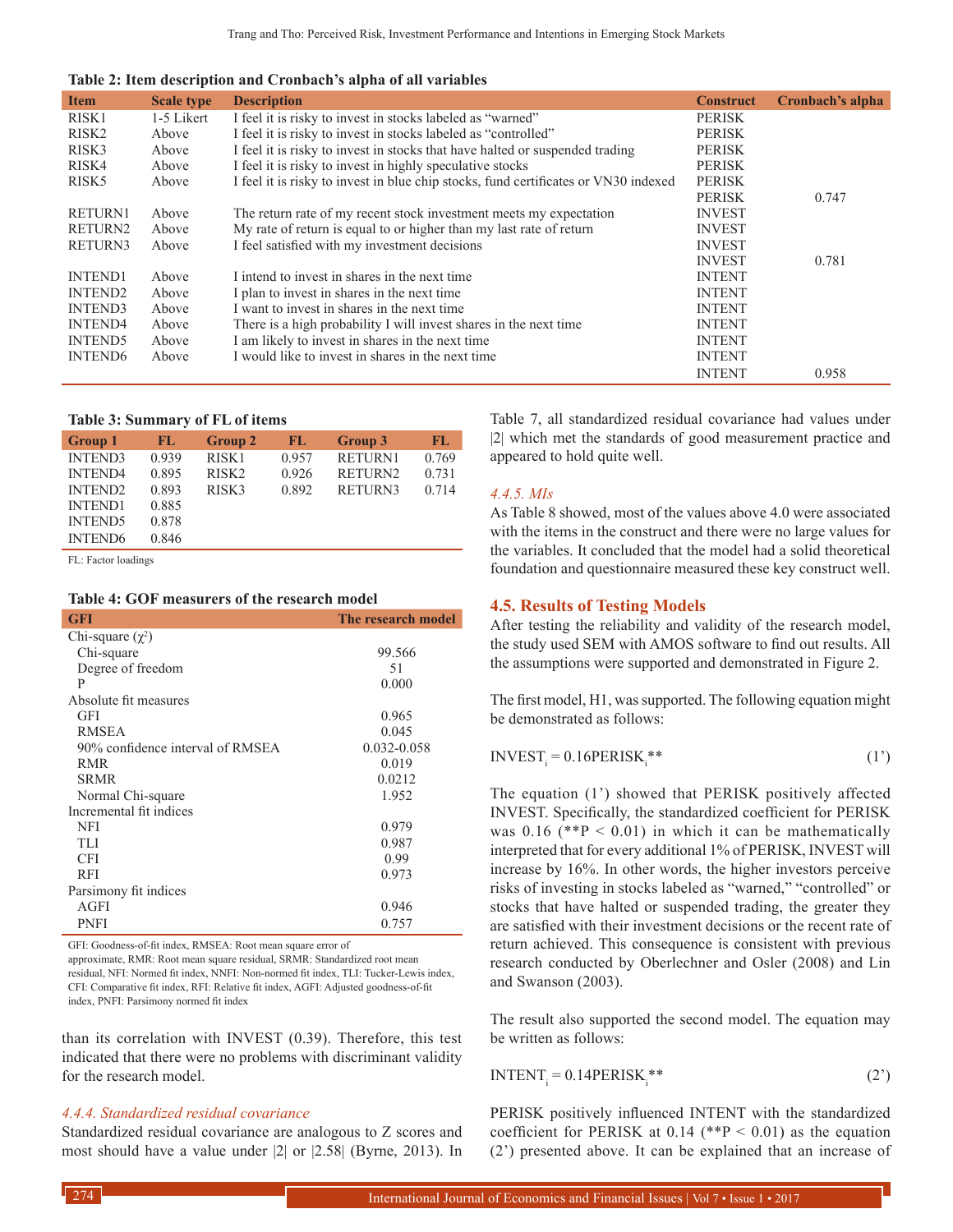1 standard deviation in PERISK will increase by 14 standard deviations of INTENT. In effect, if investors enhance the level of risk perception of investing in stocks labeled as "warned," "controlled" or stocks that have halted or suspended trading, they

#### **Table 5: Standardized FL, AVE, and reliability estimates**

|                   | <b>INTENT</b> | <b>PERISK</b> | <b>INVEST</b> |
|-------------------|---------------|---------------|---------------|
| <b>INTEND4</b>    | 0.897         |               |               |
| <b>INTEND2</b>    | 0.898         |               |               |
| <b>INTEND1</b>    | 0.888         |               |               |
| <b>INTEND5</b>    | 0.878         |               |               |
| <b>INTEND6</b>    | 0.866         |               |               |
| <b>INTEND3</b>    | 0.914         |               |               |
| RISK <sub>2</sub> |               | 0.952         |               |
| RISK <sub>1</sub> |               | 0.925         |               |
| RISK3             |               | 0.897         |               |
| RETURN3           |               |               | 0.792         |
| <b>RETURN1</b>    |               |               | 0.716         |
| RETURN2           |               |               | 0.706         |
| <b>AVE</b>        | 79.3%         | 85.6%         | 54.6%         |
| CR.               | 0.96          | 0.95          | 0.78          |

AVE: Average variance extracted, CR: Construct reliability, FL: Factor loadings

#### **Table 6: AVE and correlation estimates**

|               | <b>PERISK</b> | <b>INTENT</b> | <b>INVEST</b> |
|---------------|---------------|---------------|---------------|
| <b>PERISK</b> | 0.925         |               |               |
| <b>INTENT</b> | 0.197         | 0.890         |               |
| <b>INVEST</b> | 0.160         | 0.390         | 0.739         |

AVE: Average variance extracted

#### **Table 7: Standardized residual covariance**

will have more plans to invest in stocks in the future. This finding is similar to previous researches of scholars such as Kassim and Ramayah (2015), Cuong and Jian (2014), Dai et al. (2014), Alleyne and Broome (2011).

The finding indicated INVEST had a positive impact on INTENT as the third model proposed. The following equation might be depicted as follows:

$$
INTERTi = 0.37 INVESTi***
$$
 (3')

More interestingly, INVEST had the strong impact on INTENT with the standardized coefficient for INVEST at  $0.37$  (\*\*\*P < 0.001). The equation (3') can be interpreted as follows: if INVEST increases/decreases by 1 standard deviation, INTENT will go up/ down by 0.37 standard deviations. More specifically, an increase of 1% of satisfaction level of investment decisions or of the recent rate of return achieved will lead to an increase of 37% in intentions to invest in stocks. Apparently, investment performance and intentions have a strong relationship (37%). This exploration is similar to research of Gopi and Ramayah (2007), Alleyne and Broome (2011), and East (1993).

Finally, the results also supported the fourth model related to the indirect effects of perceived risk (PERISK) on intentions to invest (INTENT) through investment performance (INVEST). More impressively, PERISK had direct and indirect impact on INTENT. Standardized coefficient total effects were shown in Table 9.

|                   | <b>RETU2</b>   | <b>RETU1</b> | <b>RETU3</b> | <b>RISK3</b>   | <b>RISK1</b> | <b>RISK2</b> | <b>INTE6</b> | <b>INTE5</b> | <b>INTE1</b> | <b>INTE2</b> | <b>INTE4</b> | <b>INTE3</b> |
|-------------------|----------------|--------------|--------------|----------------|--------------|--------------|--------------|--------------|--------------|--------------|--------------|--------------|
| RETU2             | $\overline{0}$ |              |              |                |              |              |              |              |              |              |              |              |
| RETU1             | 0.158          | $\theta$     |              |                |              |              |              |              |              |              |              |              |
| RETU3             | $-0.07$        | $-0.04$      | $\mathbf{0}$ |                |              |              |              |              |              |              |              |              |
| RISK3             | $-0$           | $-0.41$      | 0.766        | $\overline{0}$ |              |              |              |              |              |              |              |              |
| RISK1             | 0.217          | $-0.69$      | 0.593        | $-0.01$        | $\Omega$     |              |              |              |              |              |              |              |
| RISK <sub>2</sub> | $-0.55$        | $-0.75$      | 0.507        | $\Omega$       | 0.006        | $\theta$     |              |              |              |              |              |              |
| INTE6             | 0.387          | 0.351        | 0.871        | 0.846          | 0.259        | 0.46         | $\Omega$     |              |              |              |              |              |
| <b>INTE5</b>      | $-0.02$        | 0.148        | 0.195        | 0.061          | $-0.32$      | $-0.56$      | 0.226        | $\theta$     |              |              |              |              |
| <b>INTE1</b>      | $-0.48$        | $-0.11$      | 0.411        | 0.647          | 0.253        | $-0.31$      | $-0.57$      | $-0.23$      | $\Omega$     |              |              |              |
| INTE <sub>2</sub> | 0.042          | 0.112        | 0.056        | 0.708          | 0.39         | $\Omega$     | $-0.06$      | $-0.2$       | 0.599        | $\Omega$     |              |              |
| <b>INTE4</b>      | 0.304          | $-1.02$      | 0.508        | 1.231          | 0.29         | 0.636        | 0.417        | 0.297        | $-0.16$      | $-0.41$      |              |              |
| <b>INTE3</b>      | $-0.84$        | $-0.35$      | $-0.42$      | $-0.2$         | $-1.04$      | $-1.09$      | $-0.07$      | $-0.05$      | 0.133        | 0.051        | $-0.02$      | $\Omega$     |



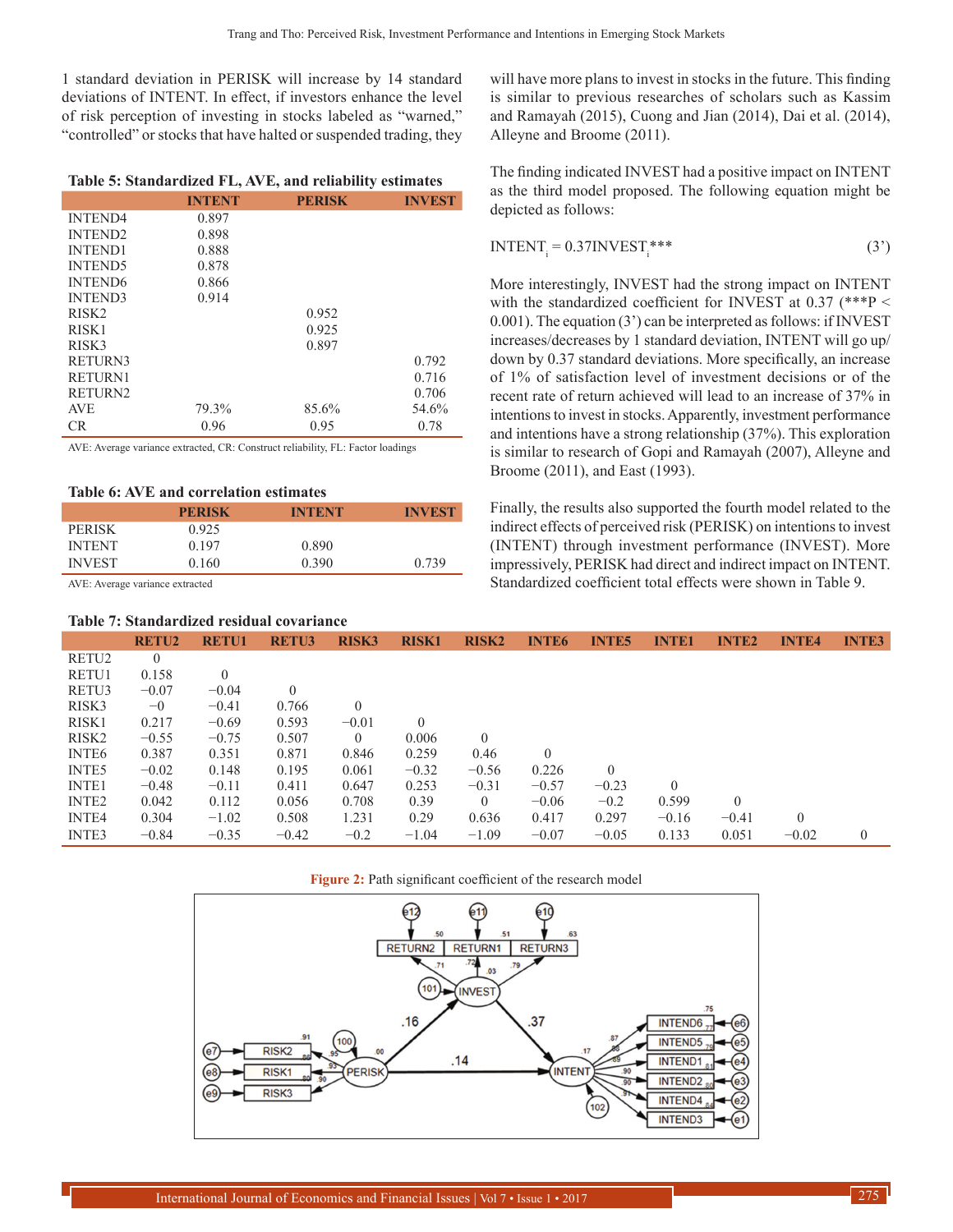As shown in Table 9, total effects of PERISK on INTENT was 0.1992. This number mathematically means that when PERISK and INVEST simultaneously goes up/down by 1 standard deviation, INTENT increases/decreases by 0.5692 standard deviations. The equation (4') might be proposed as follows:

 $\text{INTERT}_{i} = 0.1992 \text{PERISK}_{i} + 0.37 \text{ INVEST}_{i}$  (4')

# **5. CONCLUDING REMARK**

The study primarily met requirements of the reliability and validity tests and generalization to the entire individual investors trading on the Vietnam stock market. Additionally, the study built the new measurement scales of perceived risk, and then using these measurement scales to explore the effect of perceived risk on investment performance, and on investment intentions. Especially, perceived risk had direct and indirect impact on intentions to invest. Generally, most of the investors had high risk perception in investing stock types, in which the higher investors perceive risks in investing, the greater they gratify their investment decisions or the more they intend to invest in stocks.

Importantly, the study answered three research questions. Firstly, the new measurement scales (5 items) of perceived risk. Secondly, the level of impact of perceived risk on investment performance by 0.16, and intentions by 0.14; thirdly, the indirect effect of perceived risk on intentions through investment performance by 0.1992.

In addition, investors need to understand what cases stocks are placed under alert, halted trading or controlled. Normally, stocks violate the securities listing regulations at HOSE with Decision No. 10/QĐ-SGDHCM dated 10/01/2014 such as a decrease of charter capital under VND 120 billion, negative profit after tax or accumulated losses, stopped business or stopped main activities from more than 3 months, often violating regulations of information announcement, and the stock not trading within 6 or 9 months for being controlled. According to experts, investing high risky stocks was still better than playing games or buying lucky lottery tickets that their results were completely based on destiny. However, before investing, investors should divide up their total income into smaller parts, for instance, short-term, long-term investments, savings, daily expenses, and high risk investment.

#### **Table 8: MIs of the variables**

| <b>Variables</b>             | МI      |
|------------------------------|---------|
| INTEND4 $\leftarrow$ RETURN1 | 4651    |
| INTEND4 $\leftarrow$ RISK2   | 4 2 3 9 |
| $INTEND3 \leftarrow PERISK$  | 6.721   |
| $INTEND3 \leftarrow RISK1$   | 7419    |
| INTEND3 $\leftarrow$ RISK2   | 6449    |

MI: Modification indices

#### **Table 9: Standardized coefficient total effects of INTENT**

| <b>Variables</b> | <b>INTENT</b> |                          |              |  |
|------------------|---------------|--------------------------|--------------|--|
|                  | <b>Direct</b> | <b>Indirect</b>          | <b>Total</b> |  |
| <b>PERISK</b>    | 0.14          | 0.0592                   | 0.1992       |  |
| <b>INVEST</b>    | 0.37          | $\overline{\phantom{a}}$ | 0.37         |  |
| Total            | 0.51          | 0.0592                   | 0.5692       |  |

More significantly, investors strictly pursue this allocation in order to avoid bankrupt if they face with failure.

Furthermore, securities corporations should organize seminars, conferences, meetings or training courses in which investors have a number of opportunities to discuss as well as learn precious lessons. Particularly, updating regulations of stock investment and supporting investors for using financial leverage are one of the important missions of securities corporations. However, some of them have not enough capital for this support, which caused difficulties for investors. The State Securities Commission of Vietnam, therefore, needs to control and mitigate a quantity of securities corporations and listed companies because of an increase of capacity as well as the services quality.

Finally, the limitation of the study is to focus on the relationship among perceived risk, investment performance, and investment intentions of individual investors. In fact, many behavioral bias might affect investment intentions such as representativeness bias, overconfidence, anchoring bias, gambler's fallacy, availability bias, herding, over-under reaction, mental accounting, self-control, regret aversion, etc. Among heuristics, gambler's fallacy has been proposed to require further research since most of the Vietnamese investors are young and less than 5 years of experience in stock investment. They still believe that if stocks have traded many times for this period, these stocks will be less traded next periods or if a stock's price has fallen in multiple sessions, the price will be impossible to decline more. In addition, how perceived uncertainty of an investor is before making a decision: whether or not one is afraid of making a mistake. This, perception should also be taken notice since it might affect investment intention and performance.

#### **REFERENCES**

- Ajzen, I. (1991), The theory of planned behavior. Organizational Behavior and Human Decision Processes, 50(2), 179-211.
- Ajzen, I., Fishbein, M. (1980), Theory of reasoned action/Theory of planned behavior. Social Psychology, 2007, 67-98. Available from: http://www.hsc.usf.edu/~kmbrown/TRA\_TPB.htm.
- Alleyne, P., Broome, T. (2011), Using the theory of planned behaviour and risk propensity to measure investment intentions among future investors. Journal of Eastern Caribbean Studies, 36(1), 1-20.
- Baker, H.K., Nofsinger, J.R., editors. (2010), Behavioral Finance: Investors, Corporations, and Markets. Vol. 6. New York: John Wiley & Sons.
- Barberis, N., Huang, M. (2001), Mental accounting, loss aversion, and individual stock returns. The Journal of Finance, 56(4), 1247-1292.
- Bauer, R.A. (1960), Consumer Behavior as Risk-Taking, Dynamic Marketing for Changing World. Chicago: American Marketing Association.
- Belch, G.E., Belch, M.A. (2003), Advertising and Promotion: An Integrated Marketing Communications Perspective. Boston: The McGraw-Hill.
- Bhatnagar, A., Misra, S., Rao, H.R. (2000), On risk, convenience, and Internet shopping behavior. Communications of the ACM, 43(11), 98-105.
- Chang, M.K., Cheung, W., Lai, V.S. (2005), Literature derived reference models for the adoption of online shopping. Information and Management, 42(4), 543-559.

Cuong, P.K., Jian, Z. (2014), Factors influencing individual investors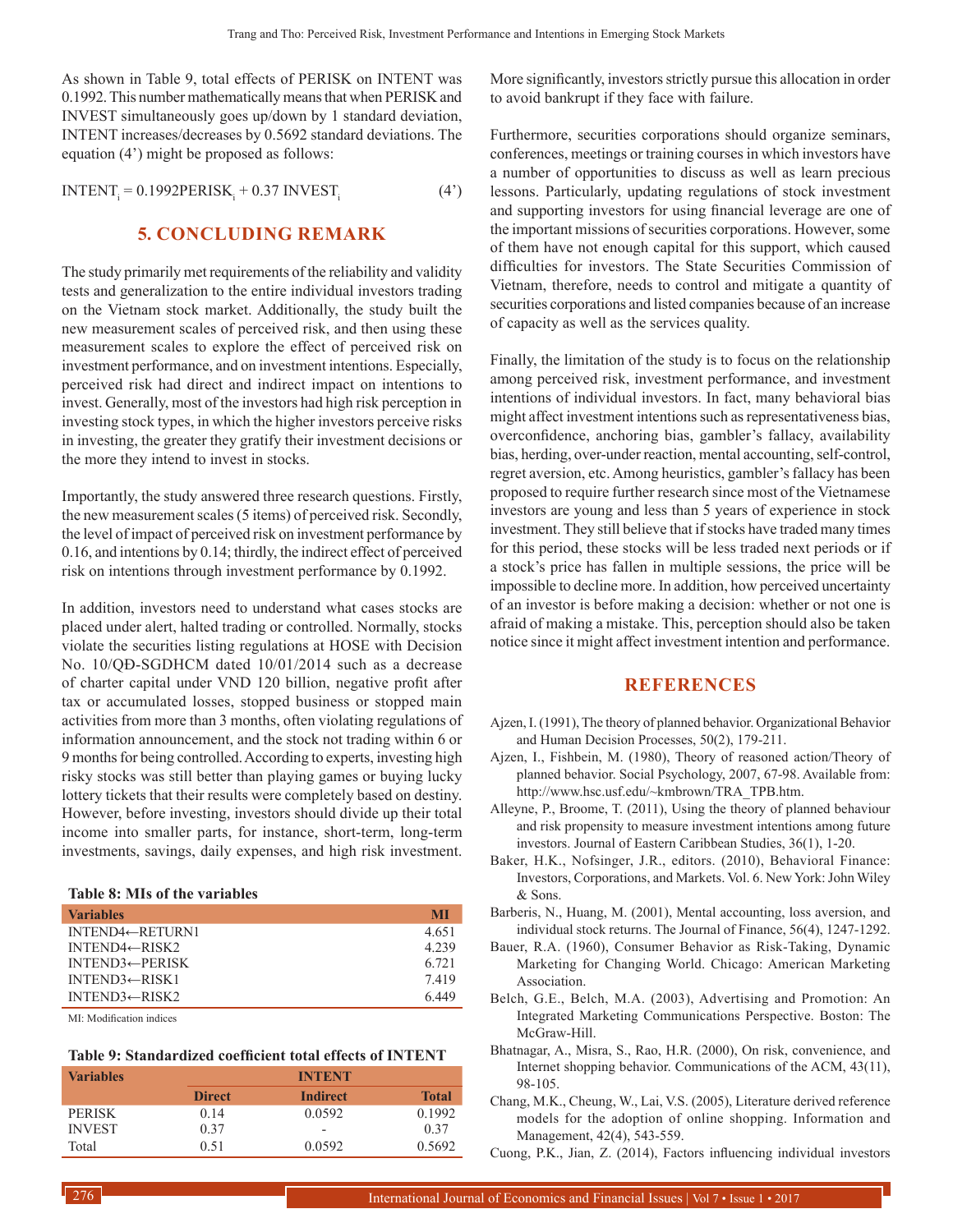behavior: An empirical study of the Vietnamese stock market. American Journal of Business and Management, 3(2), 77-94.

- Dai, B., Forsythe, S., Kwon, W.S. (2014), The impact of online shopping experience on risk perceptions and online purchase intentions: Does product category matter? Journal of Electronic Commerce Research, 15(1), 13-24.
- Dodds, W.B., Monroe, K.B., Grewal, D. (1991), Effects of price, brand, and store information on buyers product evaluations. Journal of Marketing Research, 28(3), 307-319.
- Dowling, G.R., Staelin, R. (1994), A model of perceived risk and intended risk-handling activity. Journal of Consumer Research, 21, 119-134.
- East, R. (1993), Investment decisions and the theory of planned behaviour. Journal of Economic Psychology, 14(2), 337-375.
- Forsythe, S., Liu, C., Shannon, D., Gardner, L.C. (2006), Development of a scale to measure the perceived benefits and risks of online shopping. Journal of Interactive Marketing, 20(2), 55-75.
- Forsythe, S.M., Shi, B. (2003), Consumer patronage and risk perceptions in Internet shopping. Journal of Business Research, 56(11), 867-875.
- Foxall, G. (1990), Consumer Psychology in Behavioral Perspective. Frederick, MD: Beard Books.
- Francis, J.J., Johnston, M., Robertson, C., Glidewell, L., Entwistle, V., Eccles, M.P., Grimshaw, J.M. (2010), What is an adequate sample size? Operationalising data saturation for theory-based interview studies. Psychology and Health, 25(10), 1229-1245.
- Galvin, R. (2015), How many interviews are enough? Do qualitative interviews in building energy consumption research produce reliable knowledge? Journal of Building Engineering, 1, 2-12.
- Gervais, S., Heaton, J.B., Odean, T. (2002), The positive role of overconfidence and optimism in investment policy. Rodney L. White Center for Financial Research-Working Papers.
- Gopi, M., Ramayah, T. (2007), Applicability of theory of planned behavior in predicting intention to trade online: Some evidence from a developing country. International Journal of Emerging Markets, 2(4), 348-360.
- Hair, J.F., Black, W.C., Babin, B.J., Anderson, R.E. (2014), Multivariate Data Analysis. Vol. 7. UK: Pearson Education Limited.
- Howard, J.A., Sheth, J.N. (1969), The Theory of Buyer Behavior. Vol. 14. New York: Wiley.
- Johnsson, M., Lindblom, H., Platan, P. (2002), Behavioral Finance-and the Change of Investor Behavior During and after the Speculative Bubble at the End of the 1990s.
- Kahneman, D., Tversky, A. (1979), Prospect theory: An analysis of decision-making under risk. Econometrica, 47(2), 263-291.
- Kassim, N.M., Ramayah, T. (2015), Perceived risk factors influence on intention to continue using Internet banking among Malaysians. Global Business Review, 16(3), 393-414.
- Kim, K.A., Nofsinger, J.R. (2003), The behavior and performance of individual investors in Japan. Pacific Basin Finance Journal, 11(1), 1-22.
- Krejcie, R.V., Morgan, D.W. (1970), Table for determining sample size from a given population. Educational and Psychological Measurement, 30, 607-610.
- Lin, A.Y., Swanson, P.E. (2003), The behavior and performance of foreign investors in emerging equity markets: Evidence from Taiwan. International Review of Finance, 4(3-4), 189-210.
- Mayfield, C., Perdue, G., Wooten, K. (2008), Investment management and personality type. Financial Services Review, 17(3), 219-228.
- Mitchell, V.W. (1999), Consumer perceived risk: Conceptualisations and models. European Journal of Marketing, 33(1/2), 163-195.
- Miyazaki, A.D., Fernandez, A. (2001), Consumer perceptions of privacy and security risks for online shopping. Journal of Consumer Affairs, 35(1), 27-44.
- Noort, G.V., Kerkhof, P., Fennis, B.M. (2008), The persuasiveness of online safety cues: The impact of prevention focus compatibility of Web content on consumers risk perceptions, attitudes, and intentions. Journal of Interactive Marketing, 22(4), 58-72.
- Oberlechner, T., Osler, C.L. (2008), Overconfidence in currency markets. Available from: http://www.ssrn.1108787.
- Schwager, J.D. (1993), Market Wizards: Interviews with Top Traders. New York: Collins.
- Shadfar, S., Malekmohammadi, I. (2013), Application of structural equation modeling (SEM) in restructuring state intervention strategies toward paddy production development. International Journal of Academic Research in Business and Social Sciences, 3(12), 576-618.
- Soderlund, M., Ohman, N. (2003), Behavioral intentions in satisfaction research revisited. Journal of Consumer Satisfaction, Dissatisfaction and Complaining Behavior, 16, 53-66.
- Warkentin, M., Gefen, D., Pavlou, P.A., Rose, G.M. (2002), Encouraging citizen adoption of e-government by building trust. Electronic Markets, 12(3), 157-162.